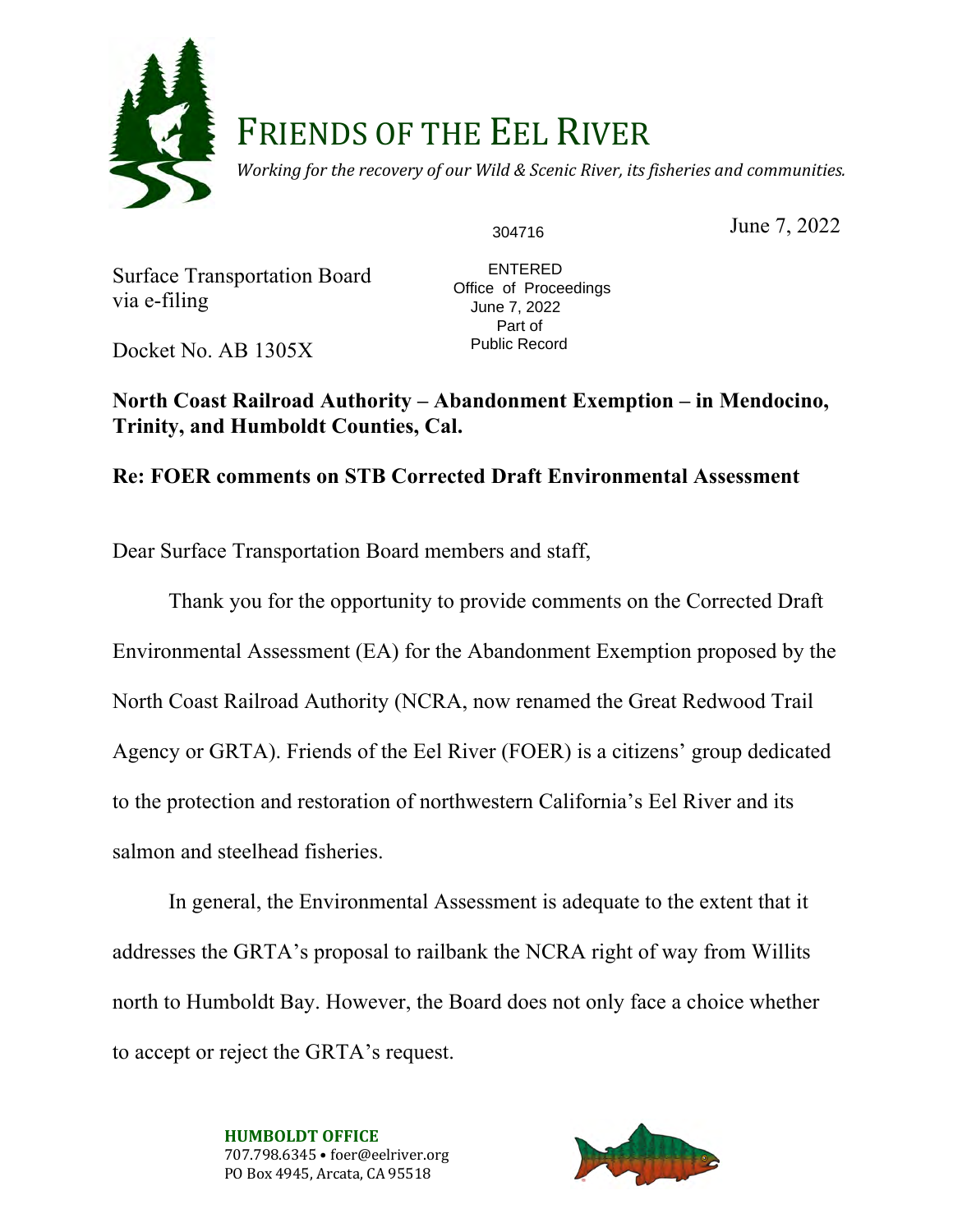The North Coast Railroad Company (NCRCo) has attempted to file a notice of its intent to file an Offer of Financial Assistance to, in effect, use the STB's eminent domain power to take the entire NCRA line from the state and people of California for less than \$9 million. While NCRCo has dissembled about its business plans and financing to date, it clearly represents interests seeking to export US coal to Asian markets.

To the extent the STB considers an Offer of Financial Assistance from NCRCo, the Corrected Draft Environmental Assessment is wholly inadequate to inform the Board prior to a decision of such consequence. Even a failed attempt to construct and operate a coal train on the NCRA right of way will entail significant impacts to the rail line and its surroundings. Those impacts should be fully analyzed in an EIS that considers alternatives, proposes necessary mitigations, and which details the many agencies and governmental entities which must be consulted, and the nature of the necessary consultations.

In the event the STB does choose to consider an OFA from NCRCo, the actual question the Board will decide is whether, in the name of "resuming rail service" on a rail line that has not seen a train over hundreds of miles of right of way for nearly three decades, to allow an entirely new railroad to be constructed, with unprecedented levels of traffic, shipping enormous volumes of inherently hazardous material, through and to areas of enormous natural and public value.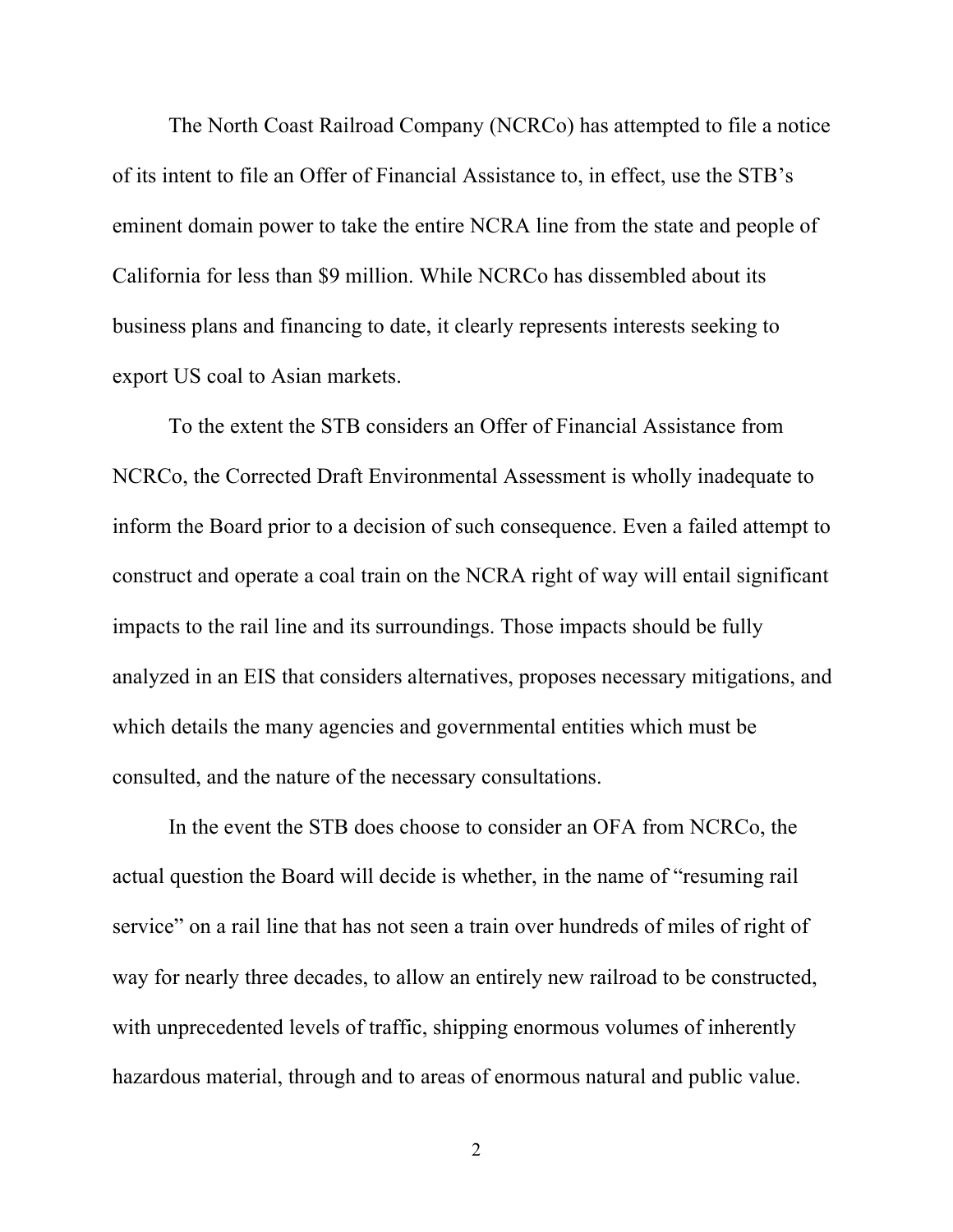Under NEPA, a federal action which implicates potential impacts necessarily entailed in such a project must be analyzed in a full Environmental Impact Statement (EIS). Thus, should the STB entertain any OFA for the entire rail line, the corrected Draft EA is insufficient as it currently reflects only the Board's refusal to consider the clearly significant and foreseeable impacts of an entirely new train, carrying unprecedented levels of traffic and unheard-of volumes of hazardous material, on public trust resources including many species listed under the state and federal Endangered Species Acts, a Wild and Scenic River and National Wildlife Refuge. In the event the STB considers an OFA for the rail line, the EIS must assess the factors discussed below, among any other potentially significant impacts.

## *Any New Train Must Service the Very High Cost of Building Along the NCRA Right of Way*

As the GRTA has detailed in its previous correspondence to the Board, the costs of constructing a new rail line along the NCRA right of way will be in excess of \$2 billion. Our sense is that this estimate reflected a very conservative estimate of documented costs. The actual costs to construct and operate a new railway along the right of way are likely to be much higher.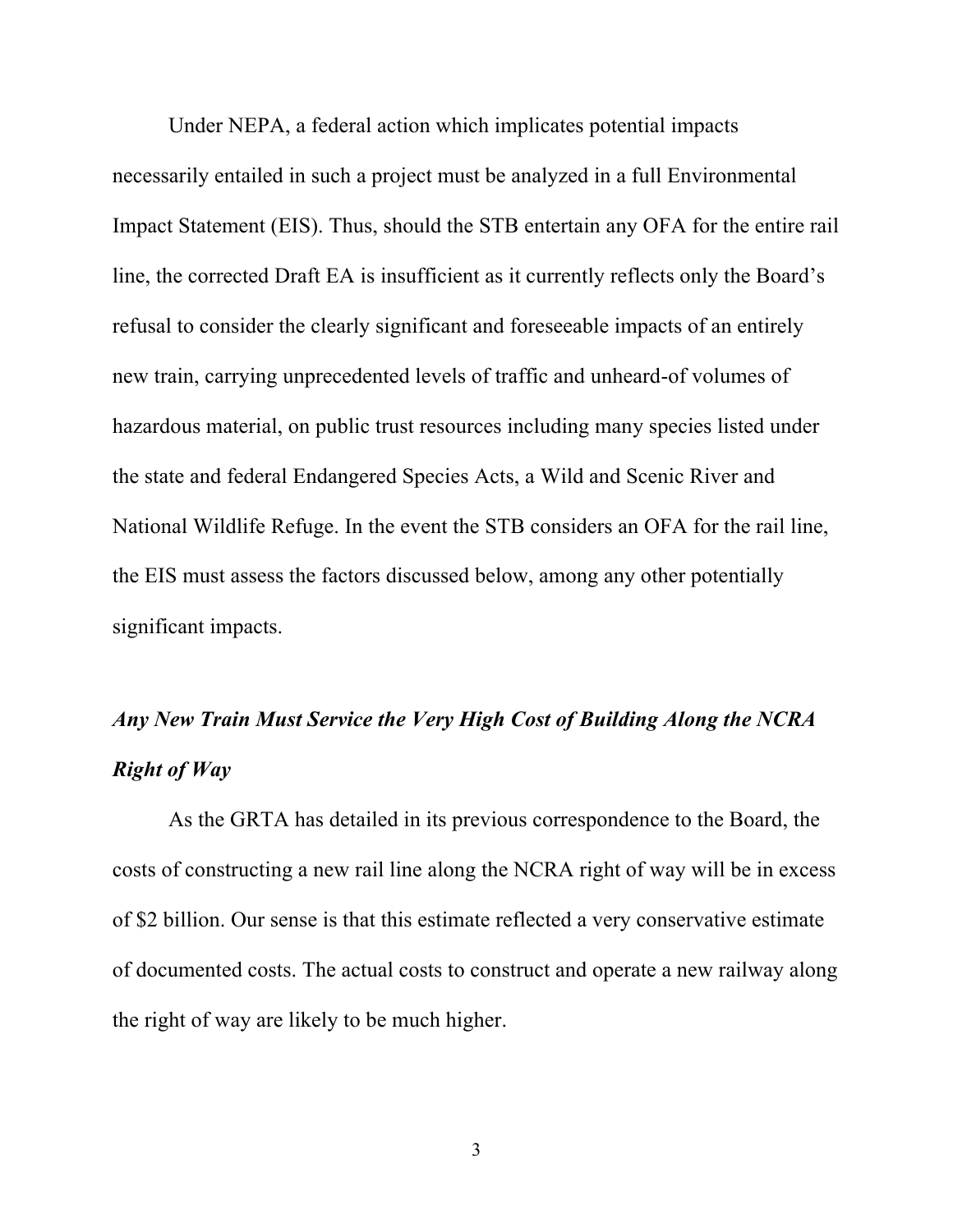One set of known uncertainties is geologic. A full inventory of the right of way and its adjacent landforms through the Eel River Canyon will reveal hundreds of ancient landslides. By their nature unstable, these slopes become more so with the intense rain and earthquakes to which the North Coast is regularly subject.

Large, heavy, frequent trains seem unlikely to encourage those slopes to stay put. Before the Board decides to go forward with an OFA for a coal train, it must have analyzed the stability of the Eel River Canyon's slopes under the projected loads and frequency, against the context of stochastic triggers like rainstorms and earthquakes that will certainly occur over the life of a rail project.

An additional uncertain aspect of the actual costs to construct and operate a new railway will be the scale of the project itself. As the Board understands, rail companies cannot finance their construction costs by charging higher rates on a given line, or for certain kinds of freight, or for some shippers but not others; indeed, maintaining parity in rail rates is at the core of the Board's function and authority. To finance billions of dollars in rail investment, a high volume of traffic must be guaranteed.

With a high volume of rail traffic, particularly in the steep, unstable, and highly constrained landscape of the inner Eel River Canyon where high speeds cannot be maintained, will come additional costs, to provide extensive sidings to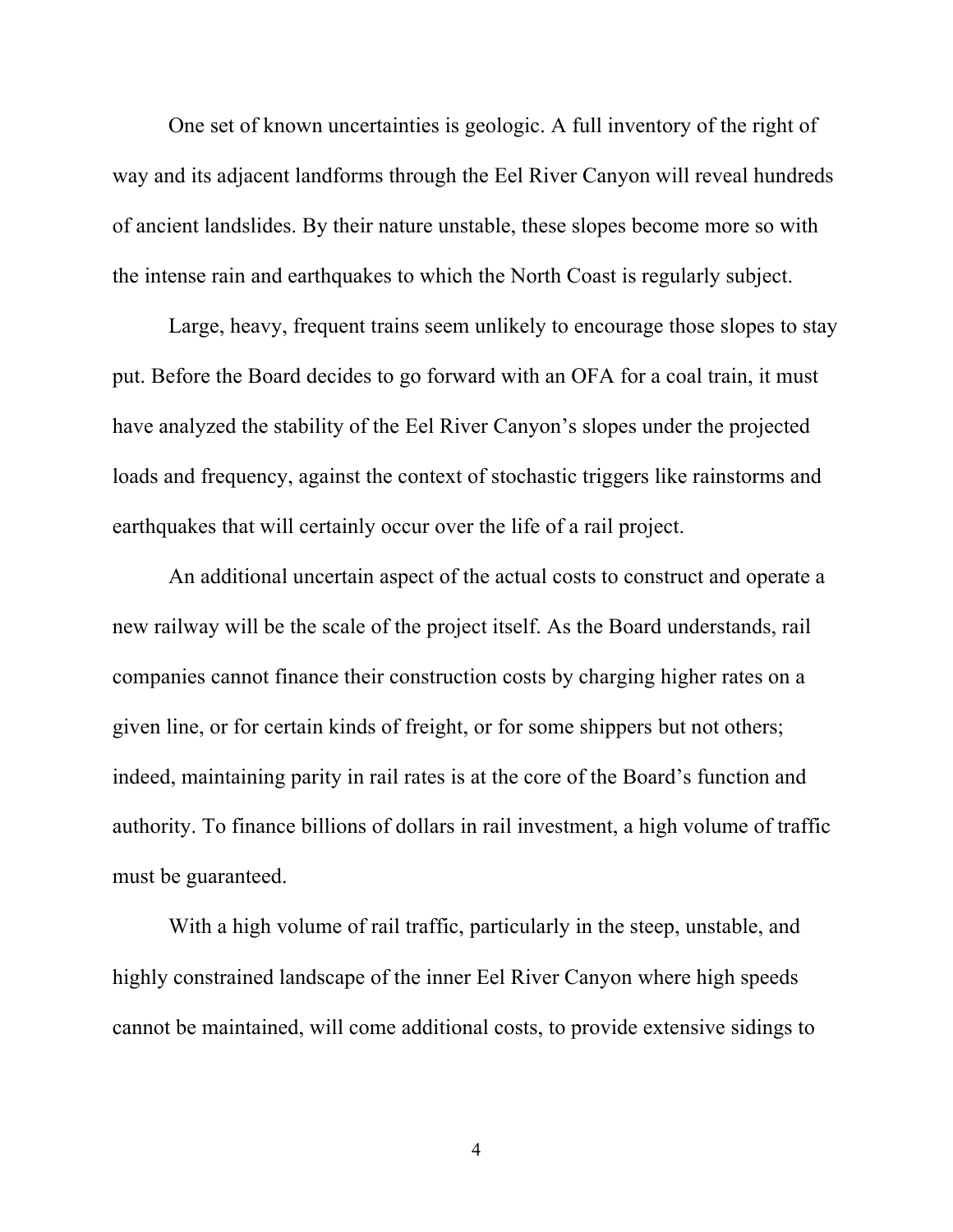allow large trains to pass one another, as well as to build anew the tunnels and bridges that once carried the line's lumber cars.

With a high volume of rail traffic – again, rail operations necessarily at a scale and scope never seen before on the North Coast – will come substantial additional costs to mitigate, for example, the impacts of rail operations on vehicle traffic and commerce in the downtowns of Healdsburg, Petaluma, and Santa Rosa.

Thus, because the baseline costs to construct and operate a new rail line from Sonoma through Mendocino and Humboldt counties will be very high, thus requiring a high level of rail traffic to finance that investment, that high level of rail traffic will itself necessitate additional investment, both to accommodate it and to mitigate its inevitable impacts. Those investments must necessarily be serviced by still higher levels of rail traffic on the line.

## *Coal Makes Everything About This Proposal Worse*

As apparent as the disastrous impacts of a high-volume freight rail operation would be on the population of the North Coast, the Eel River, and Humboldt Bay, none of the various proposals to rebuild the line have ever begun to pencil out, simply because there has never been significant demand for slow, unreliable freight shipments to or from Humboldt Bay's limited seasonal and shipping capacity. However, there is one commodity which could potentially provide the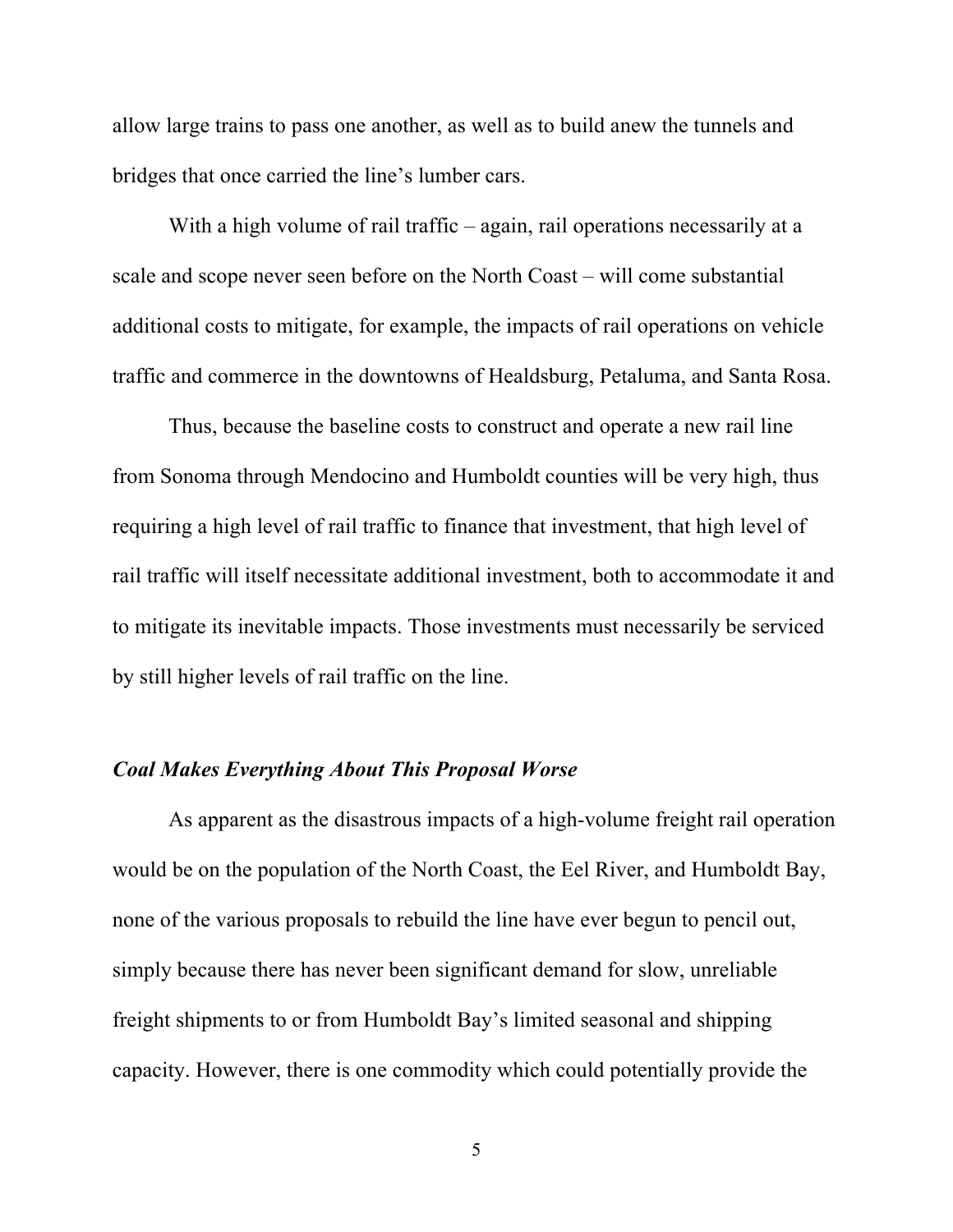volume of traffic required to finance such a substantial investment in rail and infrastructure. That is coal.

Any decision to allow NCRCo or any other entity to build a new rail line on the NCRA line must be informed by analysis and disclosure of the potential impacts on the human and nonhuman environment of both the construction and operation of a high-volume freight rail line and of the plan to use that line to carry extraordinary volumes of coal. Both aspects of the proposed coal train are certain to have impacts that will be significant by any meaningful measure.

## *Coal is a Hazardous Material for Fish and Other Living Things*

Coal is a toxic substance. The dust coal inevitably produces as it is handled and transported in bulk is particularly hazardous to children, the elderly, and other most vulnerable populations. It is also hazardous to aquatic life. Any railroad down the Eel River Canyon will inevitably suffer derailments that will put rail cars, if not entire trains, in the river again. Any decision to allow a coal train to be built on the NCRA right of way must be informed by an analysis of the potential impacts of coal and coal dust on the human population of the North Coast. It must also consider the potential impacts of coal transportation at such scales on the nonhuman environment, including especially Eel River salmon and steelhead listed under the federal and California Endangered Species Acts.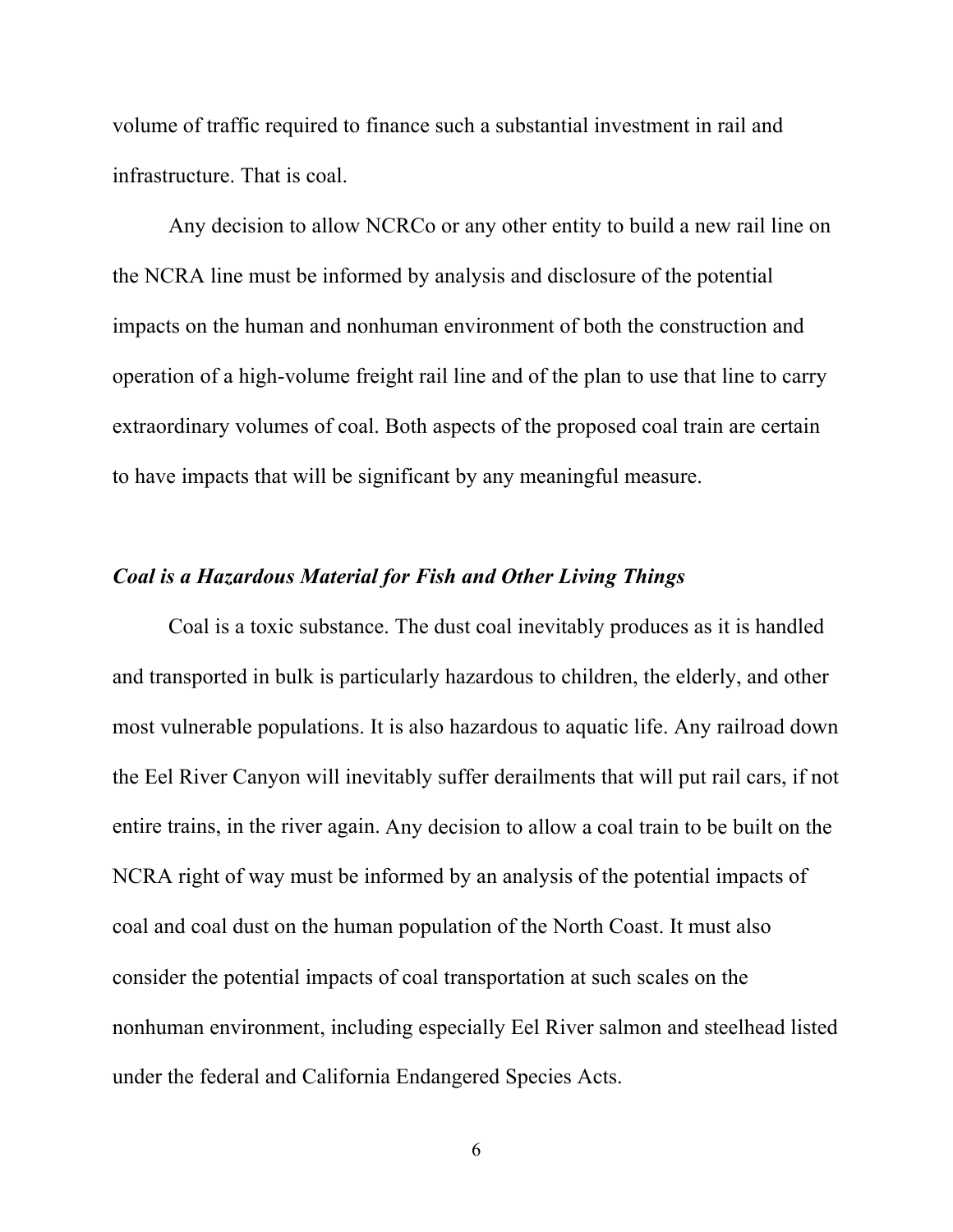## *Road Crossings and Transportation Systems*

The NCRA right of way crosses a very large number of surface roads, particularly but hardly exclusively in the more developed southern portions of the line. A new rail line serving a high volume of rail freight on the NCRA right of way must inevitably require substantial alterations in current traffic patterns on those roadways. A high-volume operation cannot, for example, restrict its operations in the cities of Sonoma County to late nights and early mornings: it will have to run all the time. Similarly, a high-volume freight rail operation will not accommodate convenient operations of the SMART commuter train on the same tracks. Thus, an EIS for the proposed coal train must include an analysis of its potential impacts on transportation systems, vehicle and pedestrian traffic, and safe egress routes from hazard zones.

#### *Land Use*

A new railroad carrying high volumes of coal will substantially affect properties adjacent to the rail line. Whether they are schools, grocery stores, farms, parks, nursing homes, or simply neighborhoods full of homes, all will face profound new questions about potential health hazards through no fault of their own. The decisions that cities and counties have made about how to shape and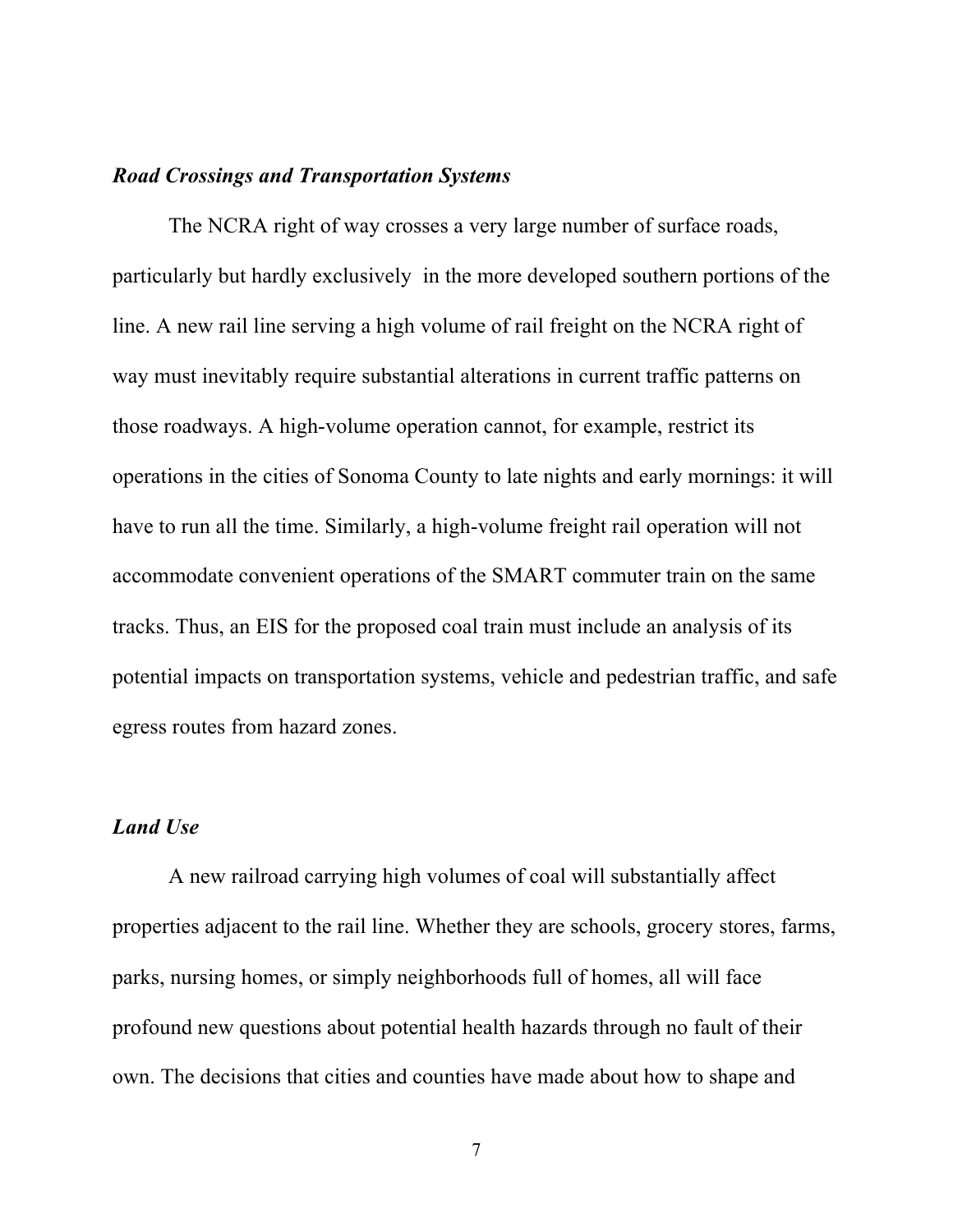provide for growth may be confounded by the reality that they now have a coal train running through town, or along their major river. The Board should not approve such a decision without an analysis of the impacts on the North Coast's land use, real estate investments, and consistency with the General Plans adopted by each California county.

#### *Hazardous Waste*

In addition to the hazardous material that is coal itself, every trainload run must inevitably generate a small but definite amount of hazardous waste. Not all of the metals, coolants, and lubricants required to operate a railroad remain on the cars. Some must spill. And more will spill on sidings, at service areas, and at the site of derailments and other accidents. Thus, a high volume freight rail operation will inevitably result in the generation and deposition of more such waste. While any such material in the Eel River and Humboldt Bay could have devastating impacts, larger volumes could be particularly deleterious to aquatic and marine life. The Board's EIS should analyze the potential of a new coal train to generate the volumes and kinds of wastes that could result in water and/or air pollution, or which could become a hazard to human or animal health.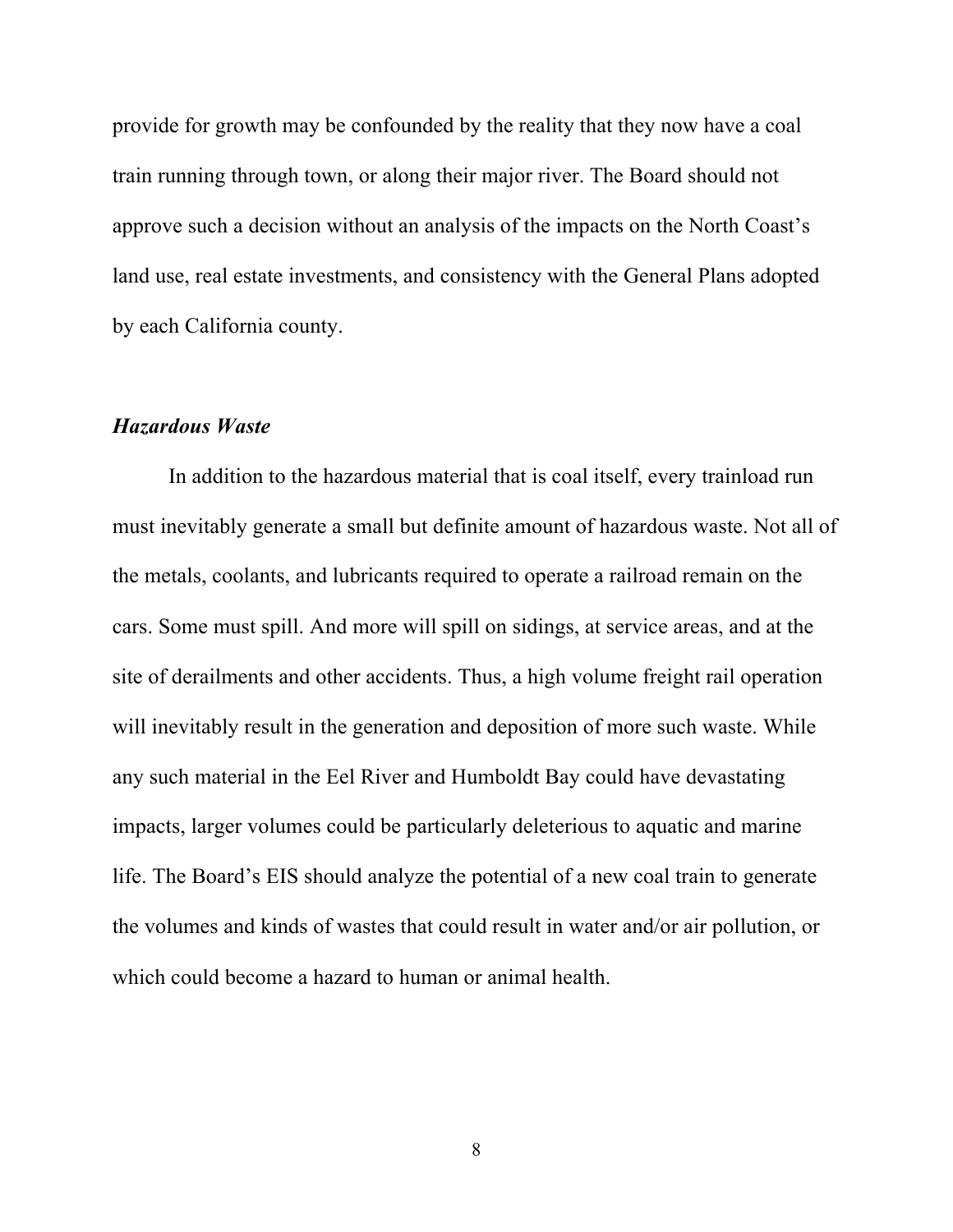#### *Water Resources*

A new high-volume freight rail would pose significant challenges to protecting water quality in the Eel River without carrying coal. Past rail operations routinely resulted in landslides and rockfall being pushed into the Eel River. Such practices would not be consistent with the Clean Water Act, Porter-Cologne Act and the Basin Plan; yet it is difficult to identify methods of construction and operation which might somehow avoid regular additions to the Eel River's burden. Derailments will only add to the challenge of maintaining functional water quality. Such impacts must also be analyzed and disclosed in an EIS.

#### *Biological Resources*

Among the extraordinary biological resources of the North Coast that may be subject to impacts from the Board's decision to allow a new train to be built on the NCRA right of way are the already-noted Eel River Chinook and coho salmon, and their cousin the steelhead. In addition to these species listed under the federal and California Endangered Species Act, lamprey and sturgeon both use the Eel River in ways that may be subject to impairment by the construction and operations of a high-volume coal train. All of these fisheries have been and remain culturally significant to native peoples of the region. The Board's EIS must fully analyze and disclose the potential impacts on Eel River salmonids and all other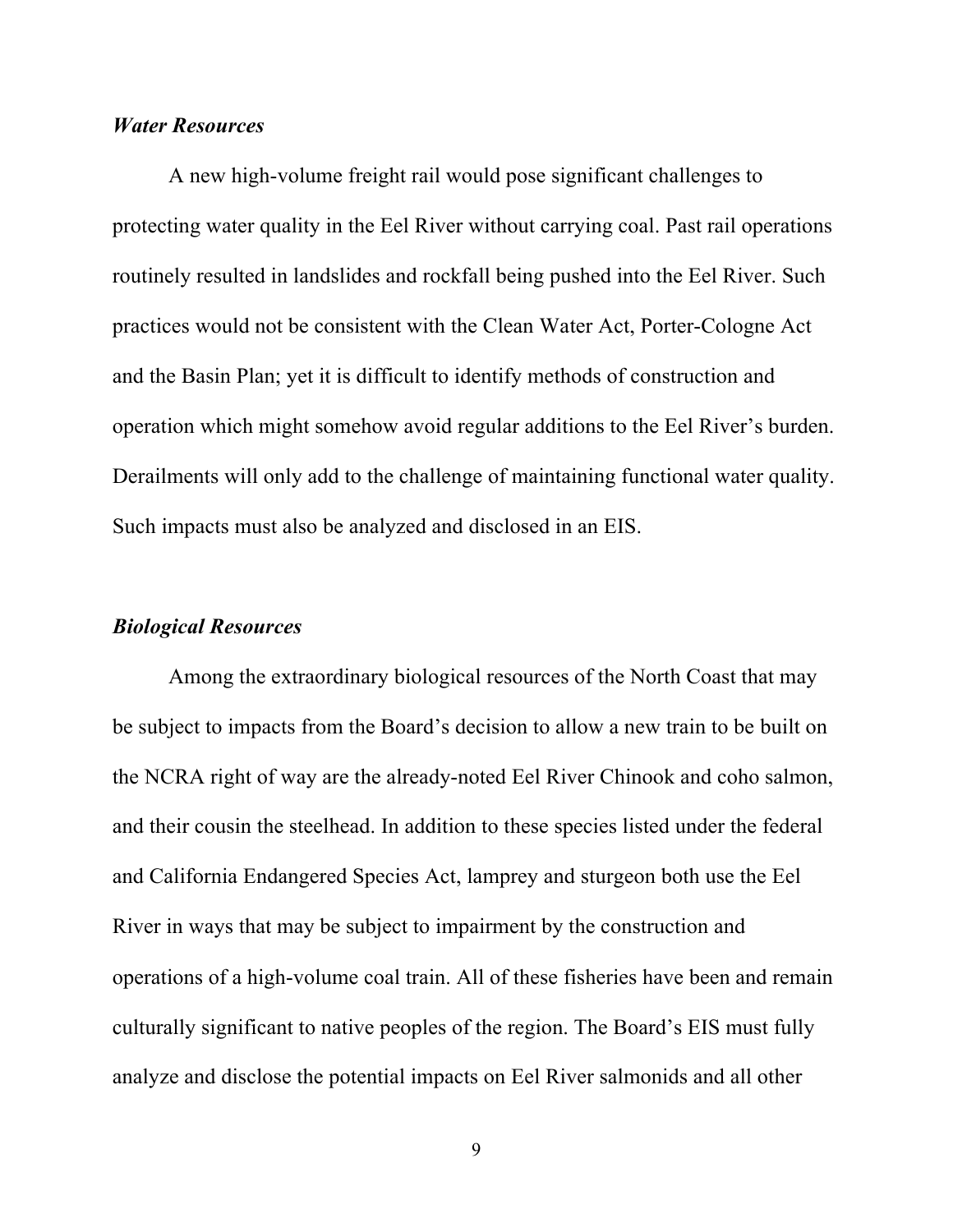threatened, endangered, and sensitive species, including cumulative impacts on the species and their habitats.

## *Air Quality*

Again, a high volume freight rail operation will bring a scope and scale of regular air pollution impacts to the North Coast that it has not seen since the timber industry's infamous "teepee" burners were regulated out of existence. However, the North Coast has significantly developed since that time, and the social license we grant to activities that destroy children's lungs has been significantly restricted. The Board must consider the potential air pollution impacts not only of a highvolume freight rail operation, but of a high-volume coal train, in an Environmental Impact Statement. It should carefully consider and explain how such operations may or may not be consistent with California's Air Quality management laws and regulations. As well, the Board's EIS should analyze the potential impacts on US populations of mercury emissions that would be produced by burning the coal the proposed NCRCo train would carry. Asian coal emissions are already a significant contributor to airborne mercury pollution.

#### *Noise*

Another aspect of rail operations the North Coast has not seen for generations is the noise attending freight operations. Of course, the relatively light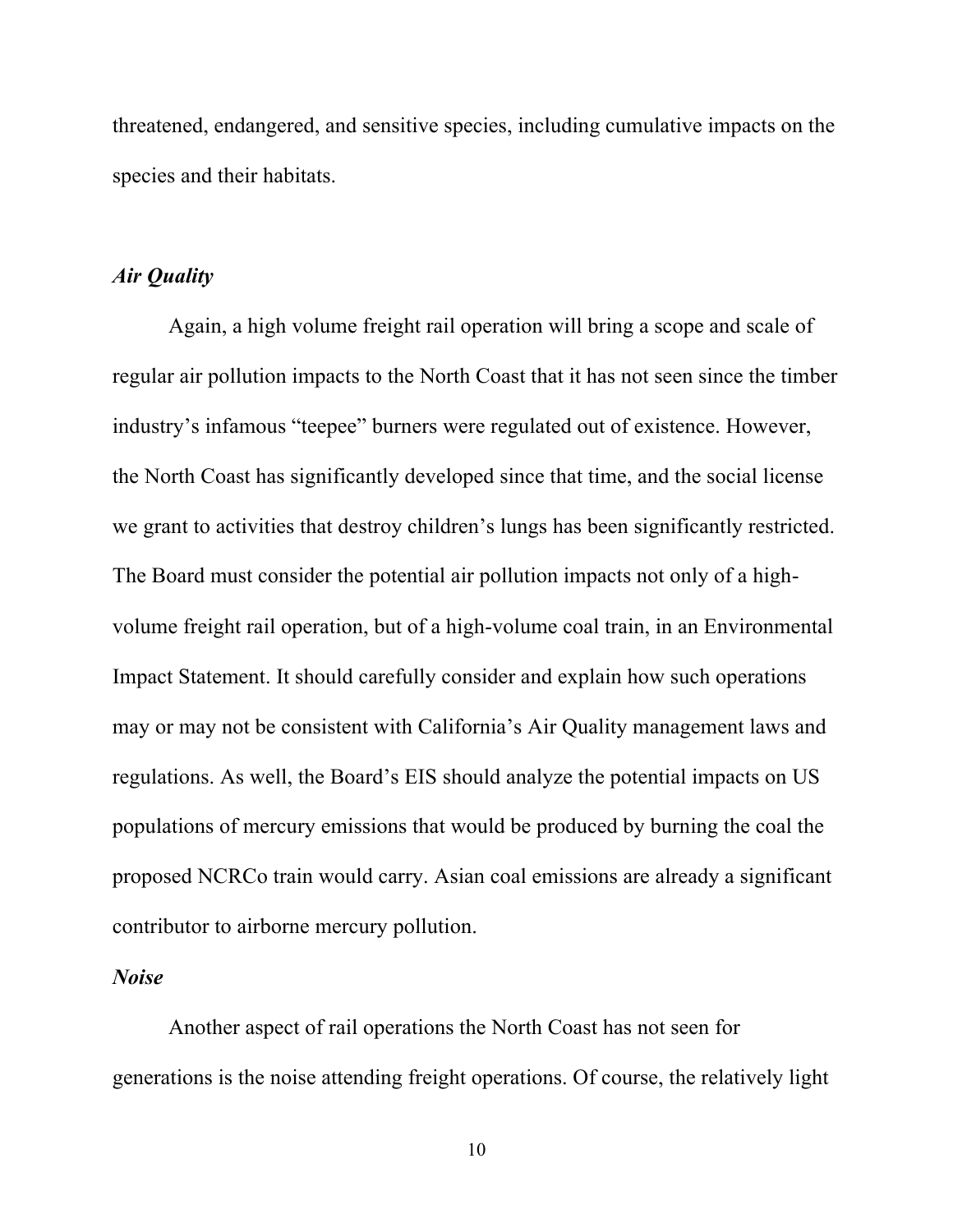level of freight service historically provided on the NCRA right of way before the line was shut down will have offered little guide to how the noise of a new, highvolume line might affect the uses that have grown up around the line in the decades since. For example, might the restaurants and boardwalk of Eureka suffer a decline in visitation once they start enjoying extended interruptions from passing freight trains? How will regular noise from freight trains affect land uses and public spaces in places like Healdsburg and Santa Rosa? The EIS should model and disclose the potential extent of noise impacts from constant freight rail operations. *Climate*

A new high-volume freight line along NCRA's right of way would be a significant new source of greenhouse gas emissions at a time when greenhouse gas emissions desperately need to decrease, not increase. The emissions created by a new high-volume freight line would have a direct impact on rising global temperatures. In addition to these direct impacts, the indirect carbon footprint of a new coal-hauling high-volume freight line would be almost incalculably large. Greenhouse gas would be emitted when transporting the coal by ship to Asia, when transporting the coal from ports to power plants, and when burning the coal for power. The direct and indirect impacts that a new coal-hauling high-volume freight line would have on climate change must also be analyzed and disclosed in an EIS. Allowing construction of a rail line and export facility that would entail such a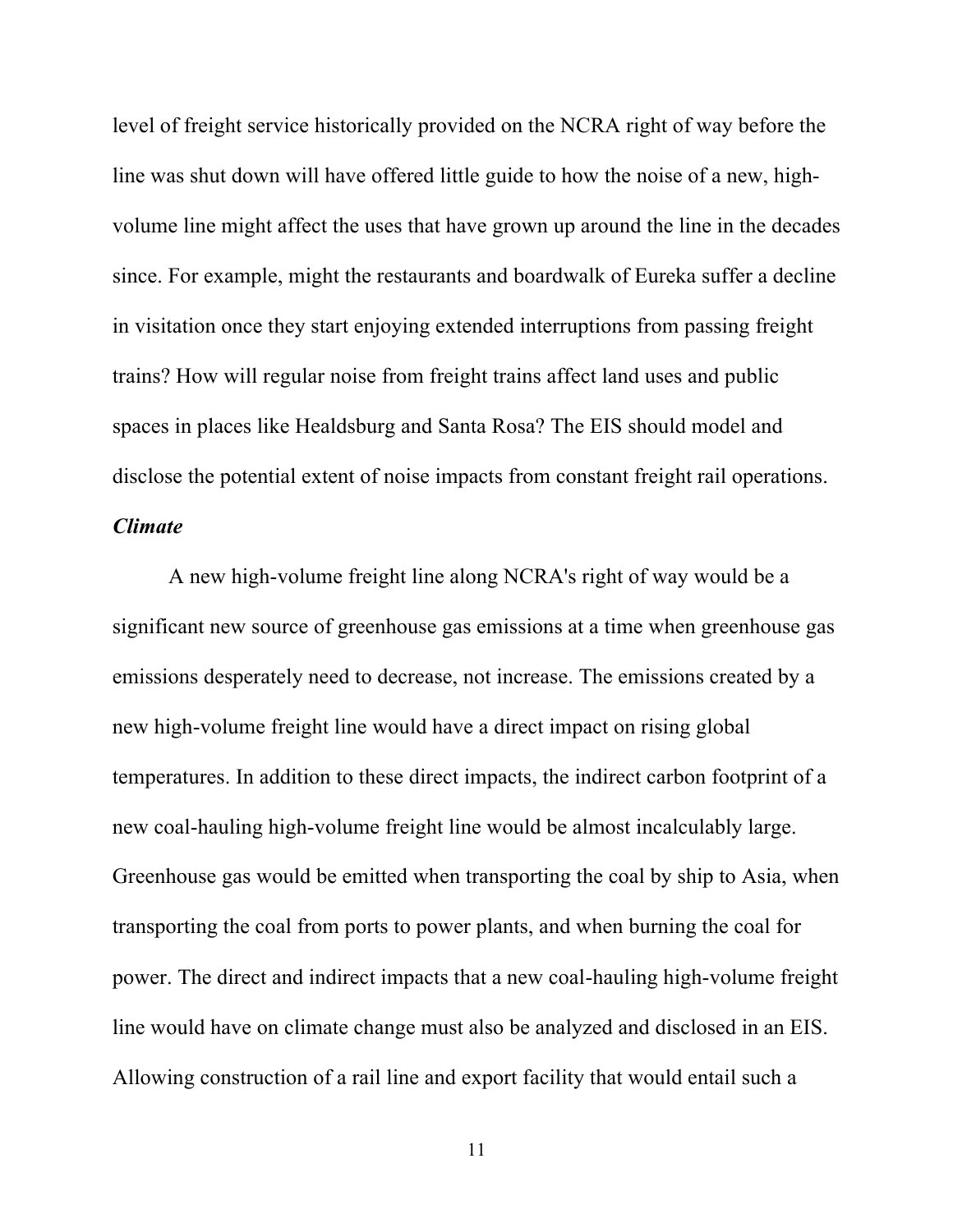level of carbon emissions would not appear consistent with California and US commitments to limit global warming to less than catastrophic levels.

## *Construction*

The construction of a new railroad on the NCRA right of way will be no small undertaking. In addition to the expanding footprint that much more extensive and intensive operations will require, construction itself will entail significant impacts in most of the areas noted above.

## *Cultural Impacts*

The Eel River, Humboldt Bay, and other ecological resources of the North Coast contribute significantly to the cultural heritage of the region. Residents of the North Coast enjoy the aesthetic beauty of these ecological resources through a variety of recreational activities. These activities have obvious benefits to the overall well-being of the region. Beyond the physical benefit of increased exercise, these activities also have important emotional benefits. Through these activities, many residents have developed deep emotional connections to the natural wonders that make up the North Coast. These connections are often shared across multiple generations, with parents taking their children to the same places that their parents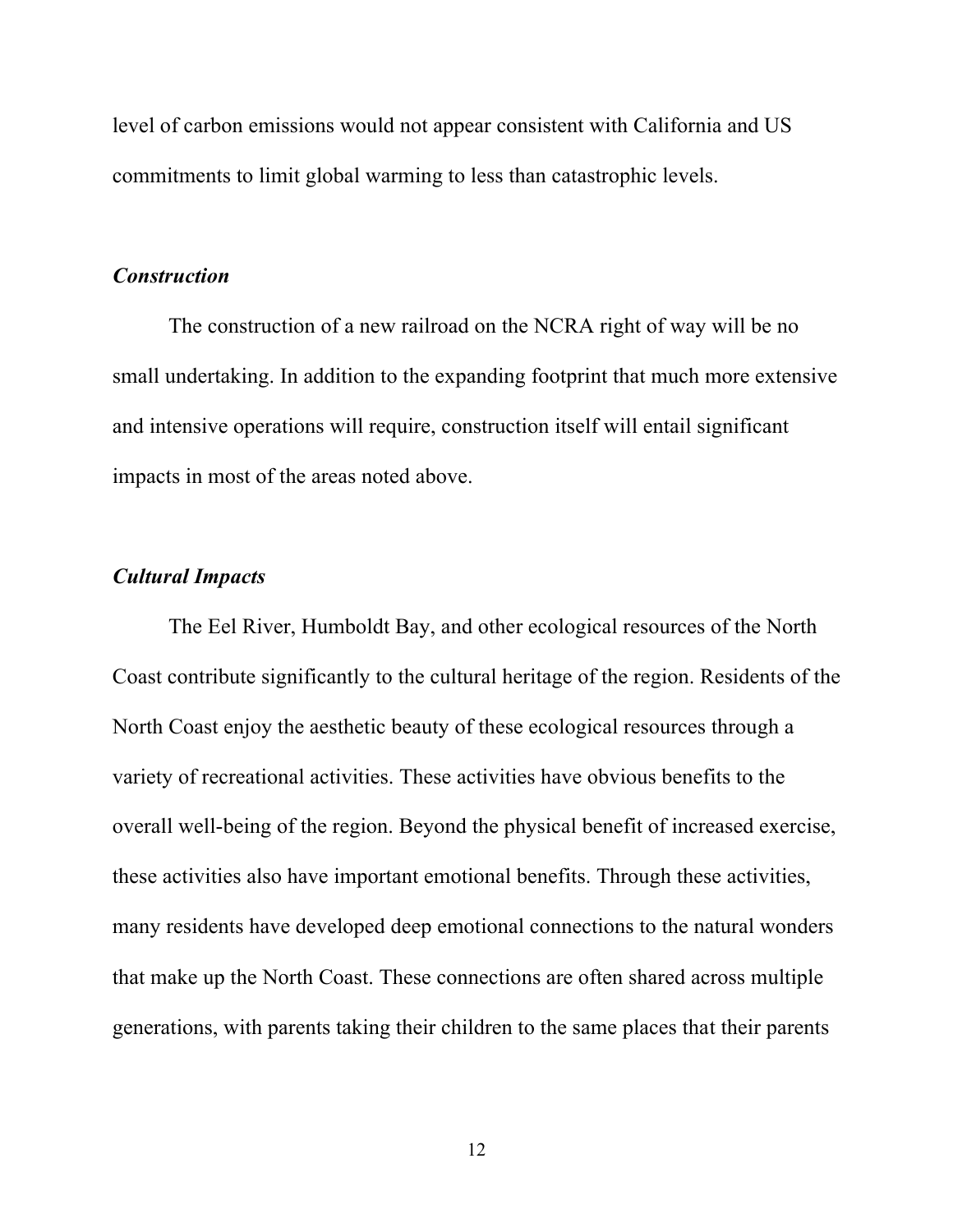once took them; for many, those places are along the banks of the Eel River or around Humboldt Bay.

Indigenous cultural connections are also at risk of impacts from development of a coal train. The native nations of the region have always centered around waterways as primary modes of transport and sources of food and culture. Their unique cultural heritages are tied to particular landscapes, specific species, and living rivers as much as to archeological sites.

A new high volume freight line will impact these activities and connections, which will have negative effects on the physical and emotional well-being of the region. These impacts must also be analyzed and disclosed in an EIS.

## *Summary*

The Board faces two choices with respect to the future of the NCRA right of way. Those are railbanking the line from Willits north to Humboldt Bay as the Great Redwood Trail Agency has requested, reflecting the will of the California legislature and the broad support of the regional public, or potentially allowing the shadowy North Coast Railroad Company to attempt to buy the line for scrap value, to build and operate a high-volume line in a place where nothing of the sort has ever existed, and where it will certainly do irreparable environmental harms, against the furious and irreconcilable opposition of much of the public. Under no